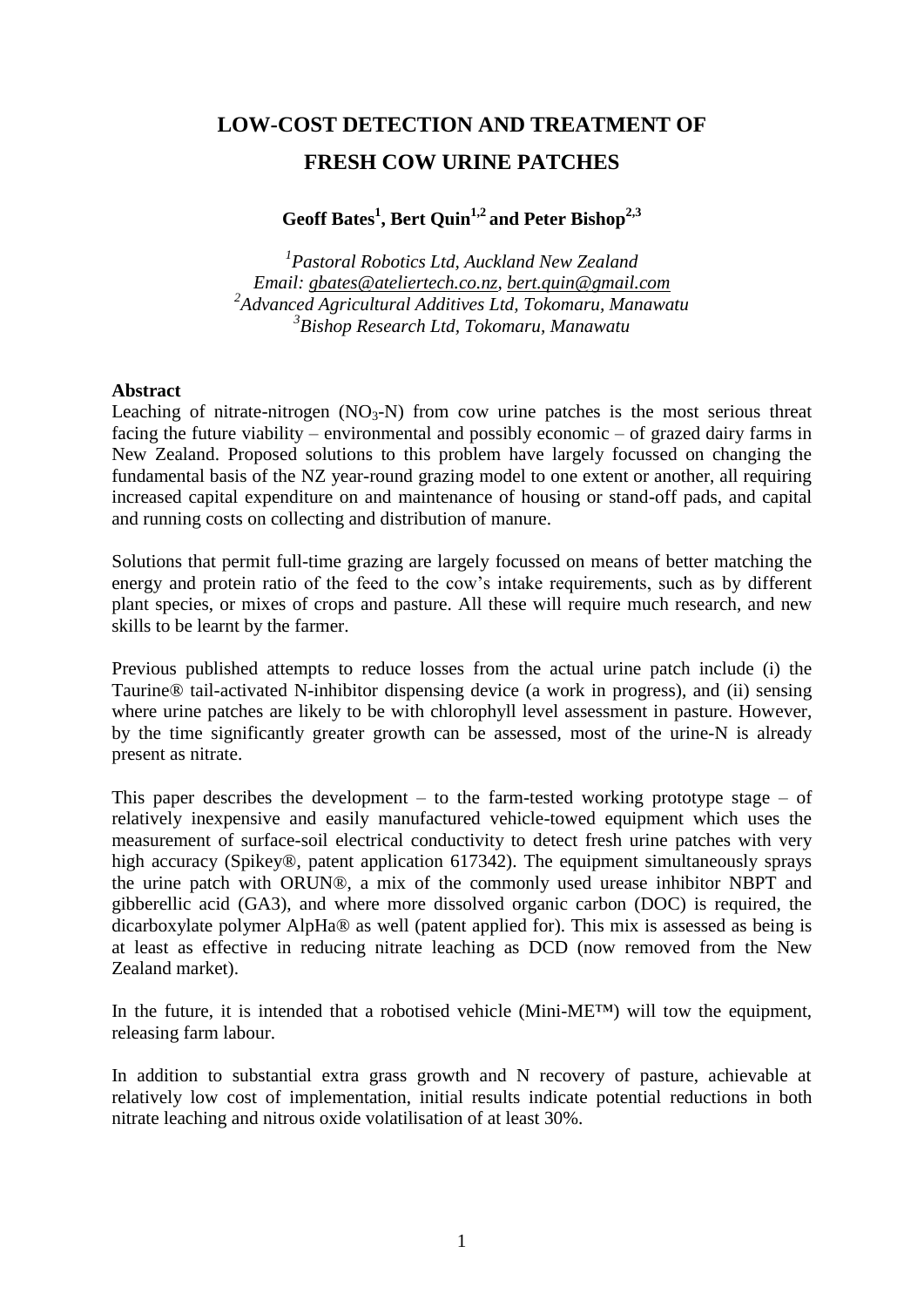#### **Introduction**

To substantially reduce nitrate leaching and emissions of ammonia and nitrous oxide from urine patches in a practical fashion, while maintaining a full grazing system required the authors to address three challenges:

- (1) How to detect and localise the urine patches, and before significant transformation of the urine-urea had occurred;
- (2) Selection of methods of moving the detection equipment over the area of interest.
- (3) What to treat the fresh urine patches with, and how.

This paper presents the approach taken to address these challenges, and the outcomes.

#### *Detection and localisation of the urine patches*

Early experiments into the detection of the urine patches investigated fluorescence, temperature variation and grass response but none of these techniques yielded a practical system that could be applied soon after deposition of the urine but did not require immediate application. The most easily identifiable traces of urine deposition were found to be a changes in soil moisture and conductivity. It was realised that significant gains were to be made if the development lead to a system that could be implemented in conjunction with follow on application of urea, particularly the wetted prilled urea-based technology ONE*system®* (Quin *et al.* 2015).

The urine detection and treatment system specification developed was for a system capable of searching a typical paddock immediately after grazing, in the typical rotational grazing system used in pastoral dairy farming. Paddock searching could be achieved in conjunction with fertiliser application (where part or all of the paddock is covered). The ideal system was envisaged as being used daily on the area grazed that day would be once a day (that is, a requirement for detection up to 24 hours after urine deposition). However it was considered that even a maximum detection period of only 10 hours after deposition would allow the system to be deployed after every milking on the most common twice a day milking dairy system.

Early investigation showed surface conductivity measurement worked best in moist soil conditions and was severely limited in drier soils. In dry conditions, poor electrical contact restricted the current flow measurements to levels close the minimum resolution of the system, leading to erroneous measurements. Further experimentation lead to a method where both the contact resistance and the soil conductivity influence the measurement. The results presented here are based on this technique.

The prototype used for the data collected (Fig. 1) had a total of 7 measurement cells. This number is not limiting, and future longer iterations (modules) and compound iterations (multiple modules) are planned. Development is currently underway of a 6-metre arrangement consisting of three 2-metre modules that are designed to be towed behind a farm vehicle. The outside modules would fold upwards for passing through gateways. A single 2 metre module would be suitable for towing behind a small robotic vehicle, as discussed later.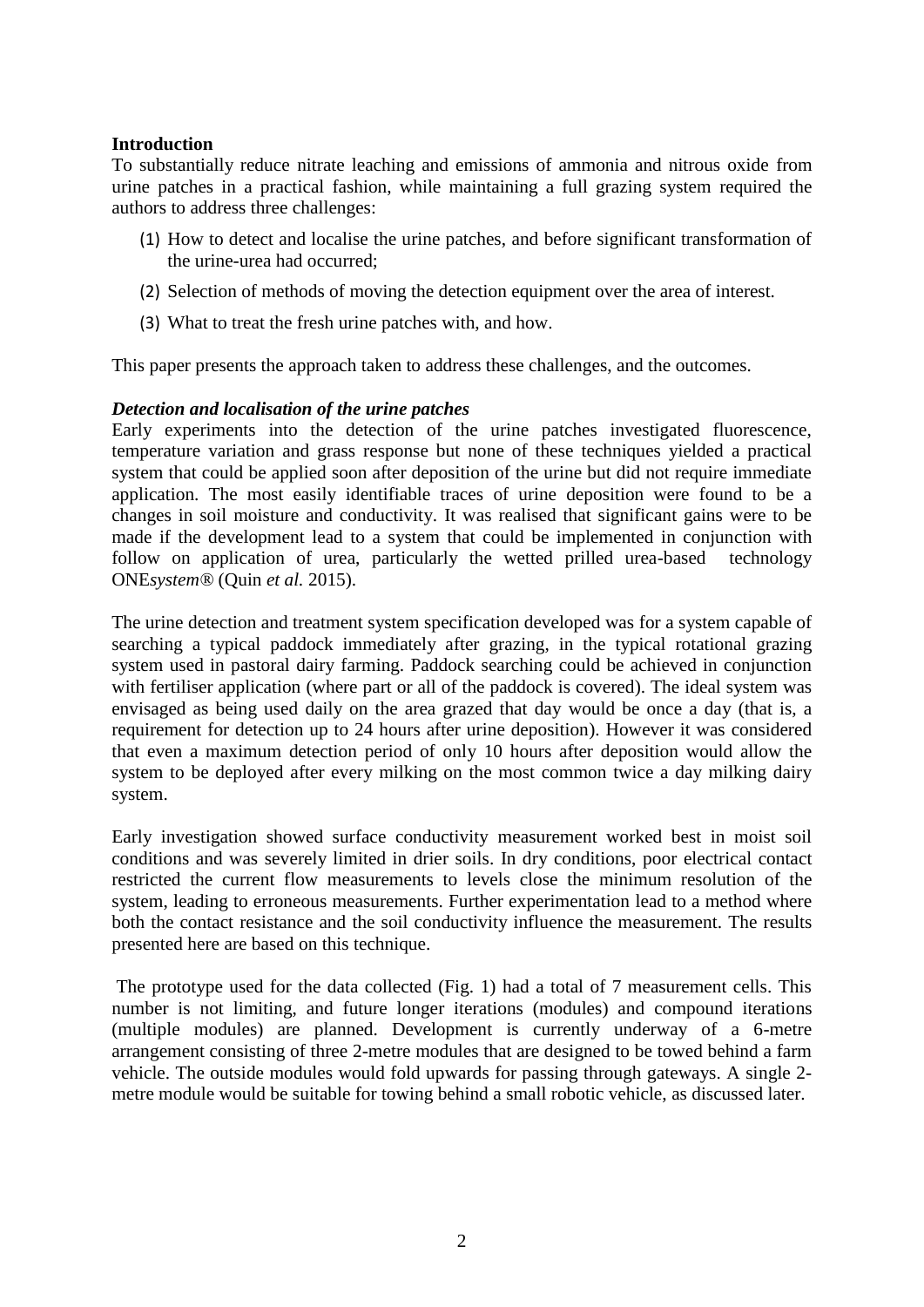

**Figure 1.** Spikey®, named after the appearance of the contact disks.

The experimental technique developed to evaluate the performance of Spikey® under varying soil and soil-moisture conditions involves topping and raking a section of pasture that has not been grazed for at least 20 days. The topping/raking is undertaken to remove excess pasture, as is the case after grazing. Urine collected from cows or occasionally synthetic urine (formula urea 273 g, glycine 67.5 g,  $K_2CO_3 326.2$  g,  $K_2SO_4 32.2$  g, KCl 127.2 g, made up to 20 L in water) was then deposited at a fixed spacing at various times during the test period and marked with stakes and paint. At the test time Spikey® is towed over the urine patches, typically at 8 to 12 km/h. Some testing was undertaken at 4 and 16 km/h. When Spikey® is being tested, a mark is inserted by the driver of the tow vehicle in an extra channel of the data to indicate the location of the urine patch, thereby assisting data analysis.

The following figures include the raw data from the 7 sensing cells and the urine patch indicators which are the blue marks with sub-zero values.

Fig. 2 shows the data for very dry soil with a damp surface; 2 mm of rainfall occurred during the testing, following more than a month without rain. Three urine samples were placed at 3 different times during the day. The three samples placed consisted of fresh cow urine (collected that morning), old urine (collected 2 weeks prior) and synthetic urine. It is noted that every urine patch except one can be clearly detected by visual analysis of the data; the one just after the 15 second mark was less obvious. Some other data spikes are present. These are due to localised high conductivity effects, most commonly dung pats.

Fig. 3 shows the same urine patches detected 24 hours later (32 hours after the first deposition). It can be seen that all the patches are still clearly defined. The non-urine patch sourced spikes (most as mentioned could be observed to be due to dung pats) tended to be physically much smaller than the urine patches, and could be isolated by their relative size. This is evident in Fig. 4, where the spike caused by a non-urine patch was only evident in one channel of data, whereas the urine patches caused 2 or more multiple channels to be activated. However, even with the differentiation possible through channel comparison, there is likely be a small percentage of false positive responses. This not considered to be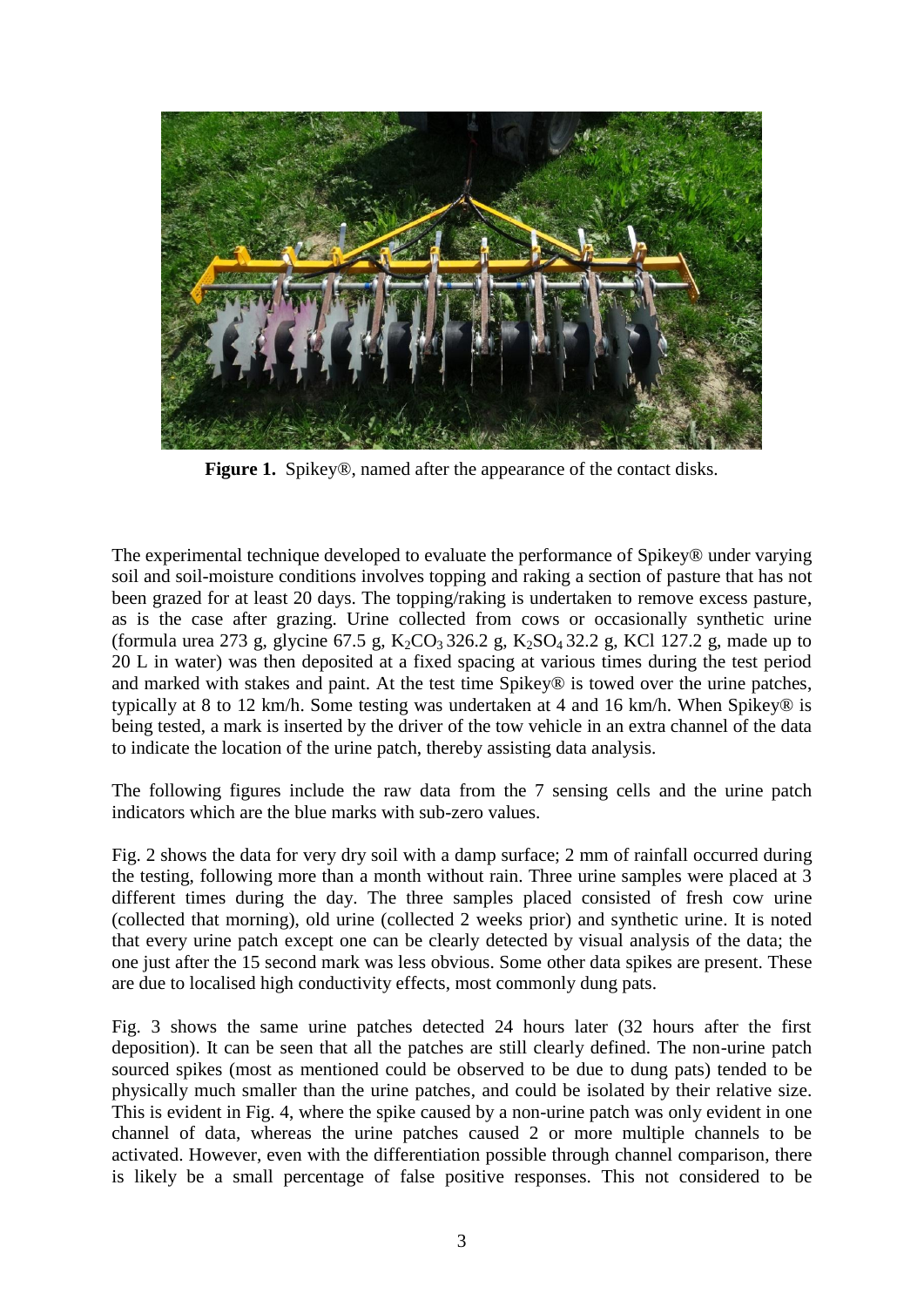

important. If required, the choice could be provided to deliberately include detection and treatment of cow pats, which themselves are a source of N losses, albeit a less serious one

**Figure 2.** Detection of urine patches placed at various times during the day and detected at 7pm that day, dry soil, damp surface. Blue marks below zero indicate the placement of a urine patch.

0 5 10 15 20 25

Mark — dVa — dVb — dVc — dVd — dVe — dVf — dVg

Data channels<br>
Mark  $\frac{1}{\frac{1}{\sqrt{1-\frac{1}{n}}} \cdot \frac{1}{\sqrt{1-\frac{1}{n}}} \cdot \frac{1}{\sqrt{1-\frac{1}{n}}} \cdot \frac{1}{\sqrt{1-\frac{1}{n}}} \cdot \frac{1}{\sqrt{1-\frac{1}{n}}} \cdot \frac{1}{\sqrt{1-\frac{1}{n}}} \cdot \frac{1}{\sqrt{1-\frac{1}{n}}} \cdot \frac{1}{\sqrt{1-\frac{1}{n}}} \cdot \frac{1}{\sqrt{1-\frac{1}{n}}} \cdot \frac{1}{\sqrt{1-\frac{1}{n}}} \cdot \frac{1}{\sqrt{1-\frac{1}{n$ 

-2000

 $\theta$ 



**Figure 3.** Detection of urine patches placed at various times during the preceding day (same patches as in Figure 2) and detected at 6:20pm, dry soil, damp surface.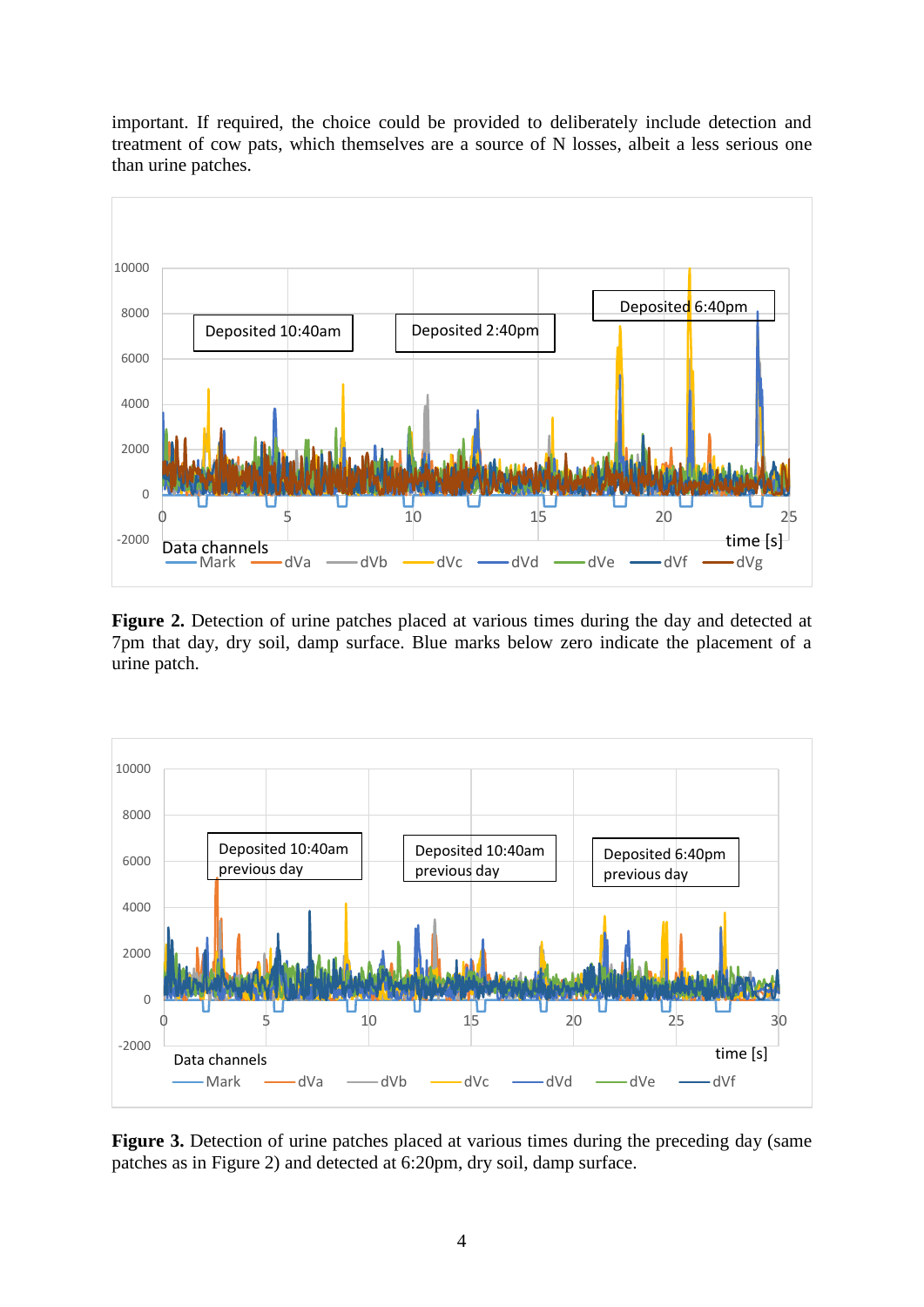

**Figure 4.** Comparison of response to urine and dung patches, dry soil, damp surface. The signal amplitude is increased with moist soil, as can be seen in Fig. 5, where the data was collected in late spring before this summer's drought had started.



**Figure 5.** Urine patch detection in moist soil (South Auckland late November) with one dung patch placed at the end of testing. Data taken on the same day as deposition at 5 pm.

The converse of this is that the signal is much smaller in dry soil (Fig. 6). However, the background noise is also reduced, avoiding any reduction in urine-patch detectability.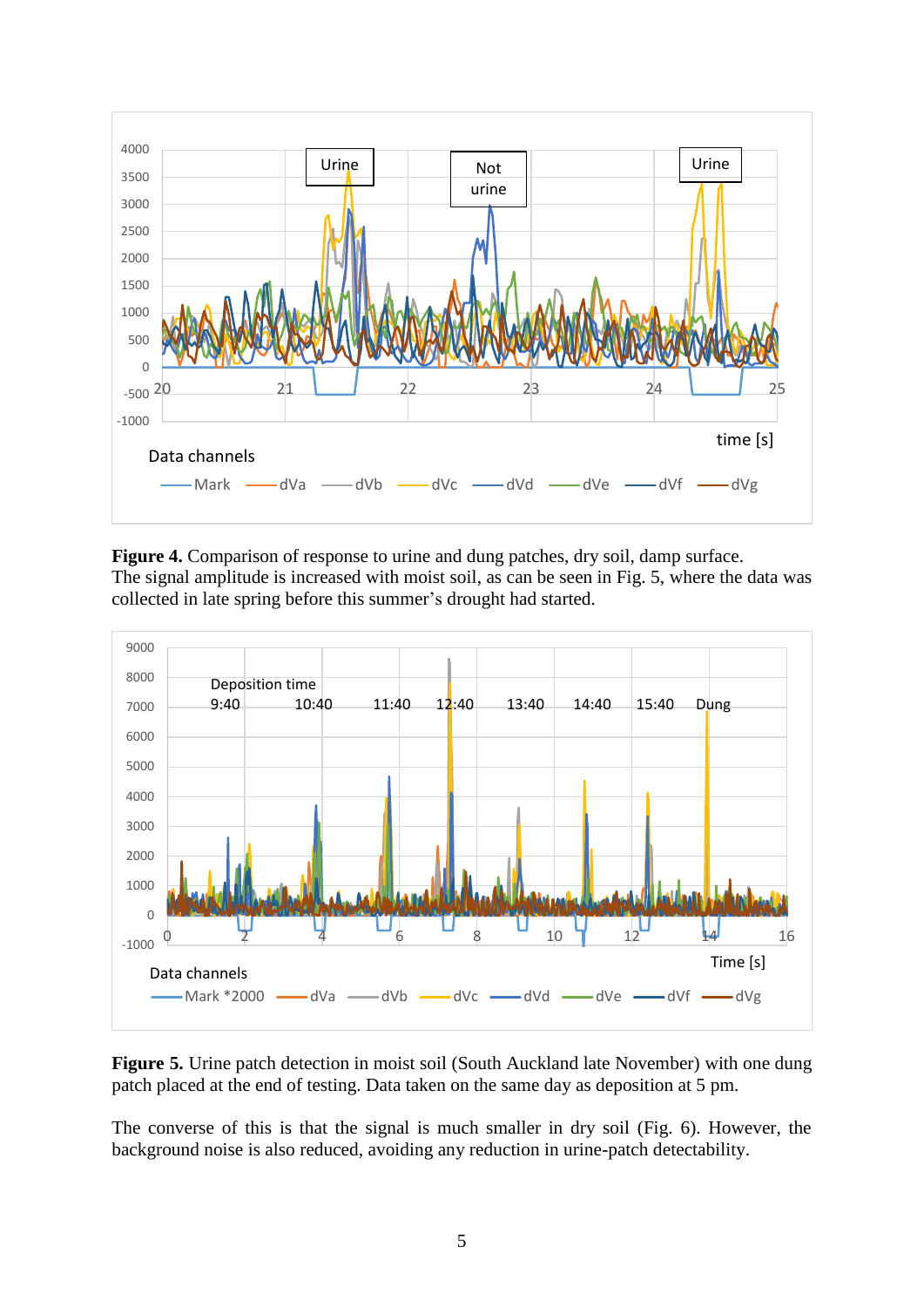

**Figure 6.** Urine patch detection in dry soil, data collected 2 hours after placement.

## *Methods of moving the equipment to detect and treat the urine patches over the area of interest*

Two practical methods of moving the sensing system over the freshly grazed paddock have been implemented The first involves the use of a farm vehicle such as the quad bike, as shown in Fig. 7, similar to that used in the FLRC demonstration on Massey University No. 4 Dairy Research Farm. Tow behind configurations of Spikey® are now able to be supplied for research applications.

The second method, also demonstrated at the research farm, involves the use of a small autonomous farm vehicle or robot, as shown in Fig. 8. This robot, referred to as Mini-ME®, uses differential GPS to follow a pre-defined path in an accurate, repeatable and auditable manner.



**Figure 7.** Spikey® being towed behind a farm vehicle.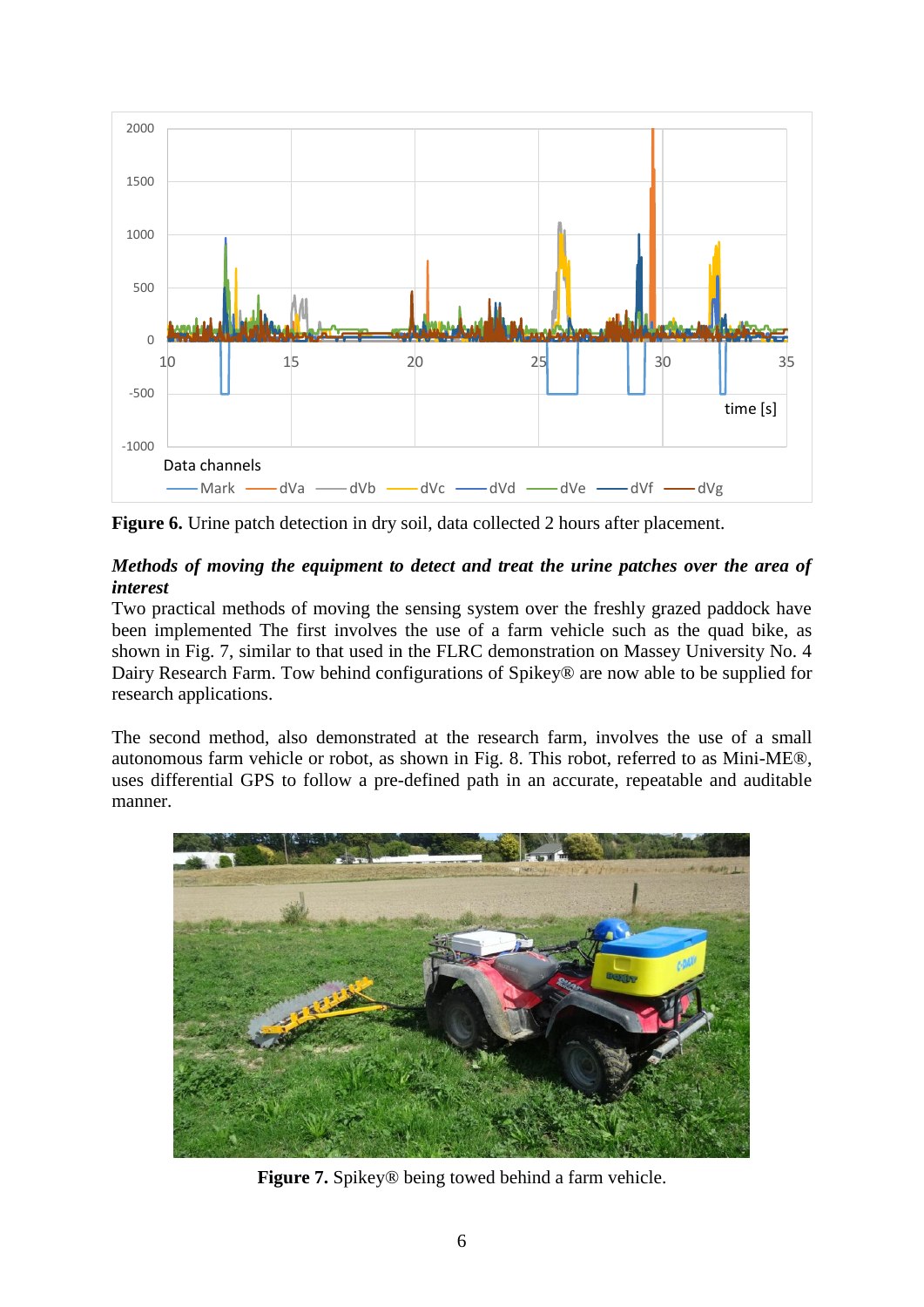

**Figure 8.** The Mini-ME® autonomous robot towing Spikey®.

## *Treatment of urine patches with ORUN® - Optimised Recovery of Urine N*

The objective of reducing nitrate leaching and ammonia nitrous oxide emissions, if successfully attained, leads directly to increased plant N uptake. This in turn increases pasture growth and farm productivity.

However, in the aftermath of the DCD/Eco-N® fiasco, it was considered vital to achieve this outcome using only accepted, widely-used chemicals; ones which were considered to be of very low toxicity, and furthermore that decomposed sufficiently rapidly in the soil to avoid any potential milk residue problems.

Granular fertiliser urea treated with nbpt (typically 0.2-0.5%) has been widely used on grazed dairy pastures in NZ (SustaiN®) and other countries since 2002, primarily to reduce ammonia volatilisation. However, it has also been shown to reduce nitrate leaching and increase pasture response to fertiliser urea (Zaman *et al.* 2005, 2008, Blennerhassett *et al.* 2007). The global mega-analysis conducted by Abalos *et al.* (2014) demonstrated that nbpt was more effective than DCD in improving plant N uptake from urea on acid soils.

The growth promotant gibberellic acid (GA<sub>s</sub>) has been used widely on dairy pastures since the 1990s, typically at rates of 20 gm/ha  $GA_3$  per application. It is proven to produce substantial increase in growth through cell elongation, particularly in cooler weather (Matthew *et al.* 2009, Ghani *et al.* 2014).

Finally, it is possible that the growth of pasture affected by urine application can become limited by the availability if dissolved organic carbon (DOC) in the root zone. The potential growth is very high, given the non-limiting supply of available N and the further stimulus provided by GA3. Where DOC is a possible limitation to N uptake therefore, it was considered useful to include a source of organic carbon that would be decomposed into plantavailable form over the typical 'lifespan' of a urine patch (1-3 months). The fulvic acid polymer Alpha® was selected for this purpose.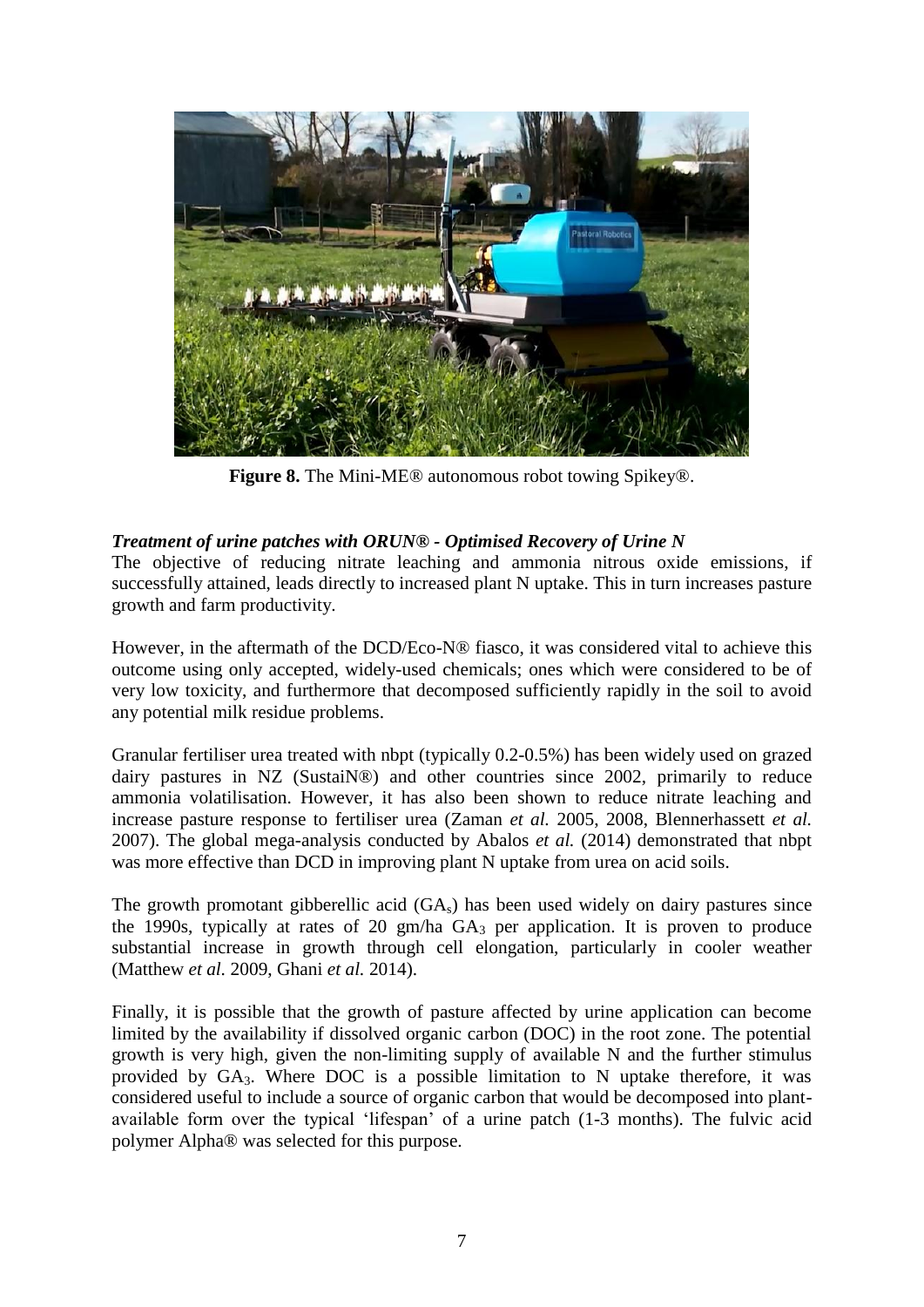In due course therefore, the treatment mix of choice, described as ORUN®, was made up of the following 3 products and their rates-

- Urease inhibitor N-(n-butyl) thiophosphoric triamide (nbpt), applied at a rate of 2 kg/ha of urine patch area (approx. 45 mg/urine patch)
- Gibberellic acid (GA3) at 30 mg/ha (0.75 microgram/patch)
- Where needed, Alpha®, a source of dissolved organic carbon (DOC) at 15 L/ha (0.4 ml/patch).

The 3 products were dissolved in water at a dilution sufficient to apply 300 L/ha.

## *ORUN® trial results and discussion*

Field trials with cow urine were conducted on a Manawatu mottled fine sandy loam loam at Massey University between June 2014 and February 2015. In the first trial (winter to early summer 2014), dry matter production and N uptake from urine-affected areas, and the movement of mineral N through the soil profile were investigated. In the second trial (summer 2014/15), nitrous oxide emissions were measured over a 5-week period, using static cylinder technology.

- 1. The nbpt component keeps the urine-urea in the urea form urea for longer, thereby delaying its conversion to ammonium and then nitrate. This gives the pasture more opportunity to recover these forms of N.
- 2. This increased period before the urine-urea is transformed allows more time for the urea to move laterally in the soil solution, thereby increasing the effective area of the urine patch, typically by 30%.
- 3. The  $GA_3$  in ORUN greatly stimulates the already high pasture growth on the urineaffected patch area (by increasing cell elongation), and also on the increased area resulting from lateral diffusion of urea. It can be used year-round for this purpose as there is little overlap of patches from one grazing to the next, GA3 can be applied in this manner after every grazing.
- 4. These factors combined to increase pasture dry matter and N uptake in the total urine affected area by percentages that are at least comparable in magnitude to the increases obtainable with DCD (Figs 9 and 10).
- 5. As a consequence of additional pasture N uptake with urine+ORUN®, there was a reduction in soil nitrate below the root zone in the 40 to 70cm zone on Sep 30, from 25 kg N/ha to 15 kg N/ha, indicating a minimum 40% reduction in nitrate-N leaching.
- 6. Measurement of nitrous oxide greenhouse gas emission from urine-patches (Trial 2, conducted Dec 2014- Jan 2015) showed a reduction of approximately 30% with ORUN® treatment, as shown in Figs 11 and 12.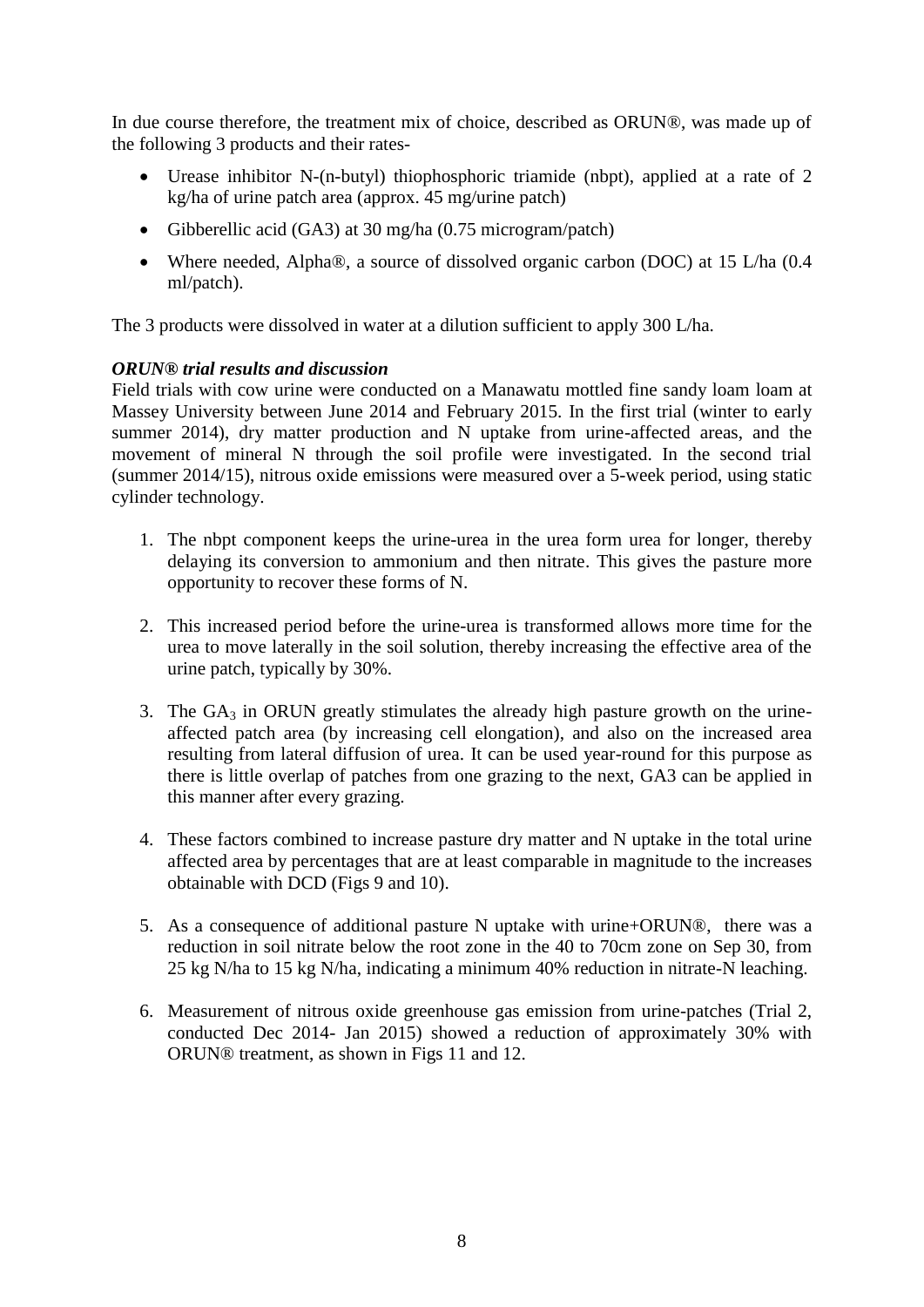

Figure 9. Cumulative dry matter comparison between non urine-treated pasture (control), urine-treated pasture, and urine+ORUN® - treated pasture.



**Figure 10.** Cumulative herbage N uptake (kg N/ha) comparison between non urine-treated pasture (control), urine treated pasture, and urine+ORUN® treated pasture. Field trial conducted July – Dec 2014.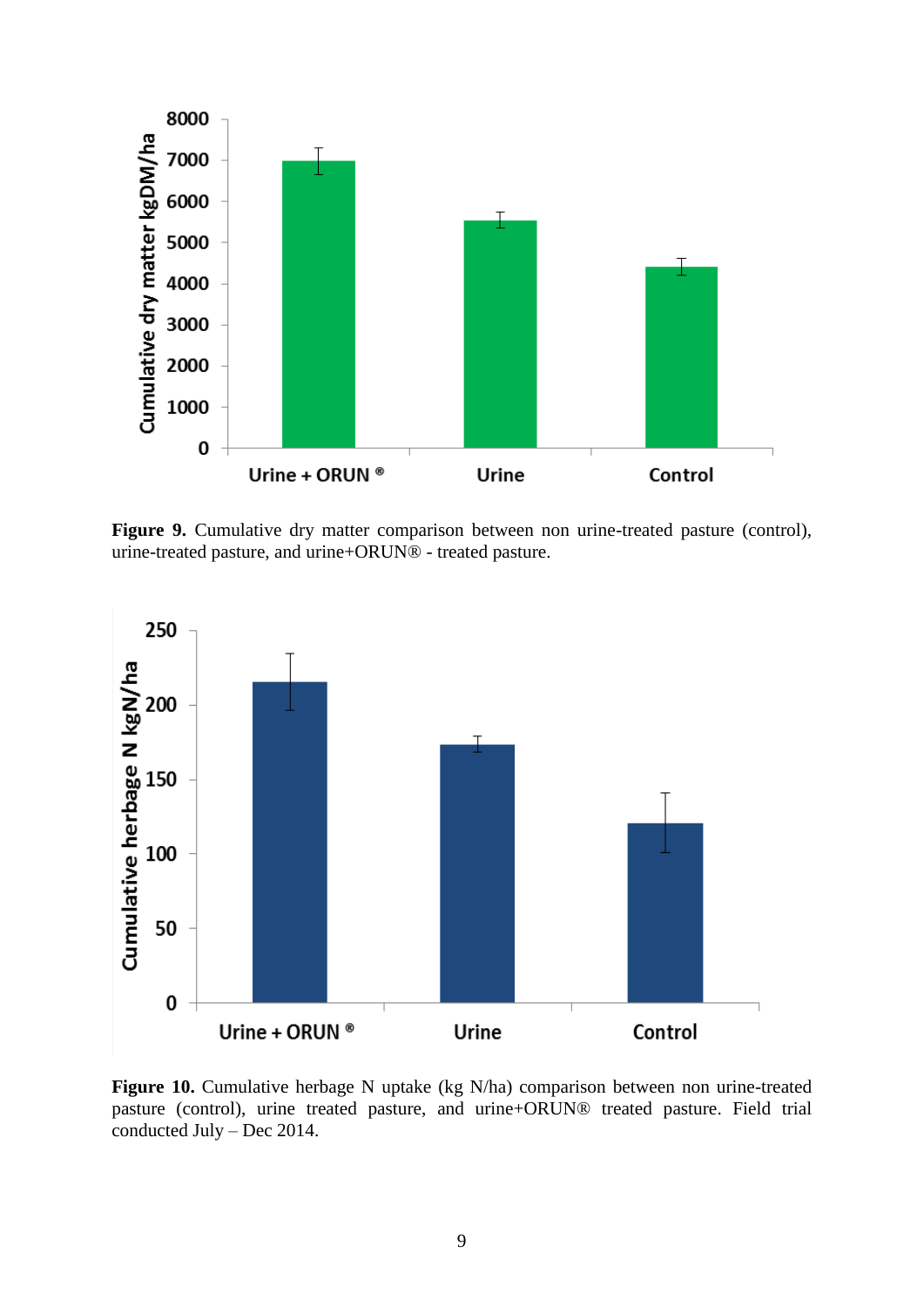

**Figure 11**. N<sub>2</sub>O flux comparison; control, urine and urine+ORUN®.



**Figure 12.** Cumulative  $N_2O$  flux comparison between non urine treated pasture (control), urine treated pasture, and urine + ORUN treated pasture. Field trial conducted Dec 2014-Jan 2015.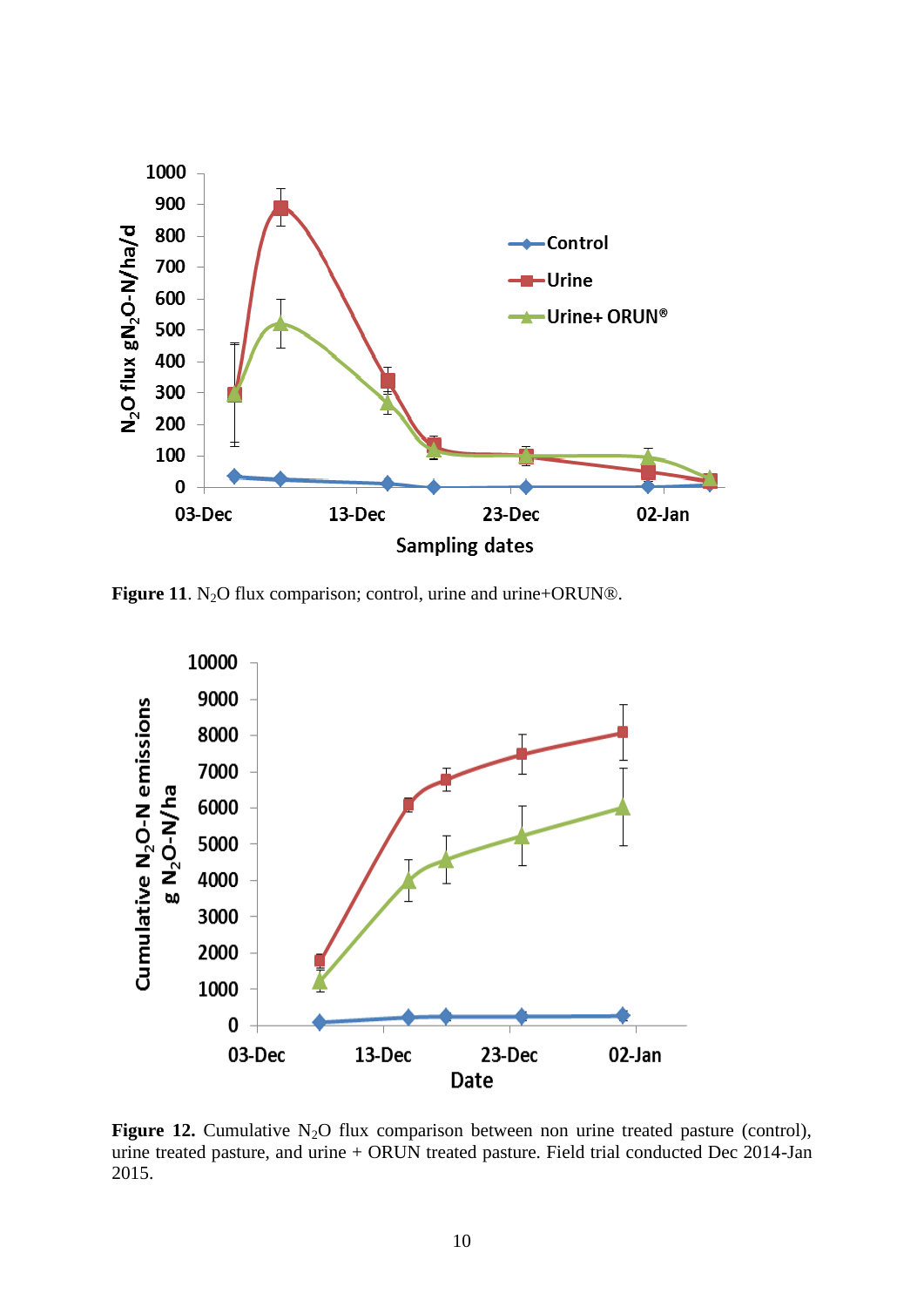### **Conclusions**

Treatment of urine-affected areas with ORUN® nbpt/GA3/AlpHa® spray significantly increased urine-affected pasture response and N uptake; by 1.8 and 2.2 times the increases over the control attained by urine alone. The increased recovery of soil minera reducing both estimated nitrate leaching and measured nitrous oxide emission by at least 30% compared to non-treated urine patches. The authors are confident that refinements to the ratios and concentrations of the ingredients in ORUN® will bring about further reductions in N losses.

The methods of detection and treatment of urine patches developed in this research are practical to implement within existing farm systems and involve a relatively low investment of approximately \$40,000 for a 3-module, 6 meter-wide Spikey® unit . It is estimated that this would require 45 minutes per day to tow the unit over the pasture grazed that day on a 150 ha dairy farm. The ORUN® cost of chemicals is estimated at less than \$50/ha per year, allowing for 8 applications.

It is calculated that the increased utilisation of urine-N in extra DM produced would produce an additional 1.5% pasture growth per annum averaged over the entire farm. This would have an estimated positive contribution to farm earnings of approximately \$8-10,000k per annum at a milksolids payout of \$5/kgMS.

The one-off investment of \$40,000 for Spikey ®, \$7500 pa for ORUN®, and 200 hours labour per year (\$4000 pa), less an \$8-\$10,000 pa increase in milksolids production, can be compared to an actual loss of annual earnings of \$84k in 2013/2014 suffered by the 160 ha SIDDIC Dairy Research Farm at Lincoln as a result of reducing stocking rate sufficiently to achieve an Overseer® - calculated 10% reduction in nitrate leaching (Pellow 2015).

## **References**

- Abalos, D., Jeffery, S., Sanz-Cobena, A., Guardia, G. and Vallejo, A. (2014). Meta-analysis of the effect of urease and nitrification inhibitors on crop productivity and nitrogen use efficiency. Agriculture, Ecosystems and Environment 189: 136-144.
- Blennerhassett, J.D., Zaman, M., Ramakrishnan, C., Quin, B. F. and Livermore, N. (2007). Summary of New Zealand SustaiN® trials to date. Proceedings of the Workshop 'Designing Sustainable Farms – Critical Aspects of Soil and Water Management'. Massey University Occasional Report No. 20, ISSN 0112-9902, pp 111-116.
- Ghani, A., Ledgard, S., Wyatt, J. and Catto, W. (2014). Agronomic assessment of gibberellic acid and cytokinin plant growth regulators with nitrogen fertiliser application for increasing dry matter production and reducing the environmental footprint. Proceedings of the New Zealand Grassland Association 76: 177-182.
- Matthew, C., Hofmann, W.A., and Osborne, M.A. (2009). Pasture response to gibberellins: A review and recommendations. New Zealand Journal of Agricultural Research 52: 213-225.

Pellow, R. (2015). The real (rather than modelled) cost of meeting N limits – Part 1: An ongoing case study of a Canterbury dairy farm. In*: Moving Farm Systems to Improved Nutrient Attenuation. (Eds. L.D. Currie and L.L Burkitt). [http://flrc.massey.ac.nz/publications.html.](http://flrc.massey.ac.nz/publications.html)* Occasional Report No. 28, Fertilizer and Lime Research Centre, Massey University, Palmerston North, New Zealand. 13 pages.